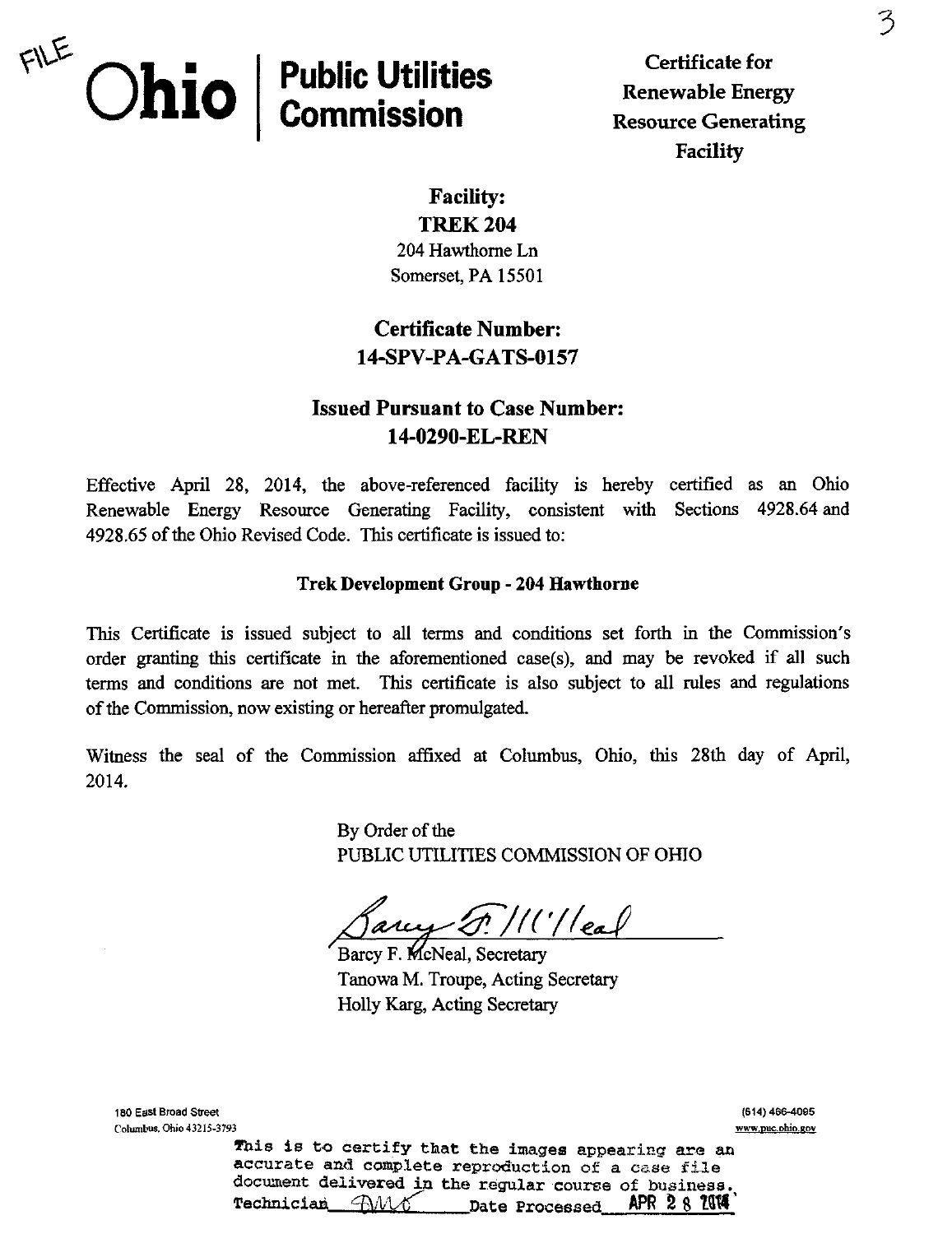# Automatic Case Action Form Certification of Renewable Energy Resource Generating Facility

Issued Certificate Number: 14-SPV-PA-GATS-0157

PUCO Case Number: 14-0290-EL-REN

Facilitv Name:

Trek 204

Facility Location:

204 Hawthorne Ln Somerset, PA 15501

### Effective Date of Certificate / Date Commission Order Signed:

April 28, 2014

### Issued To:

Trek Development Group - 204 Hawthorne

### Send To;

John Ginocchi

130 7th Street Suite 300 Pittsburgh, PA 15222